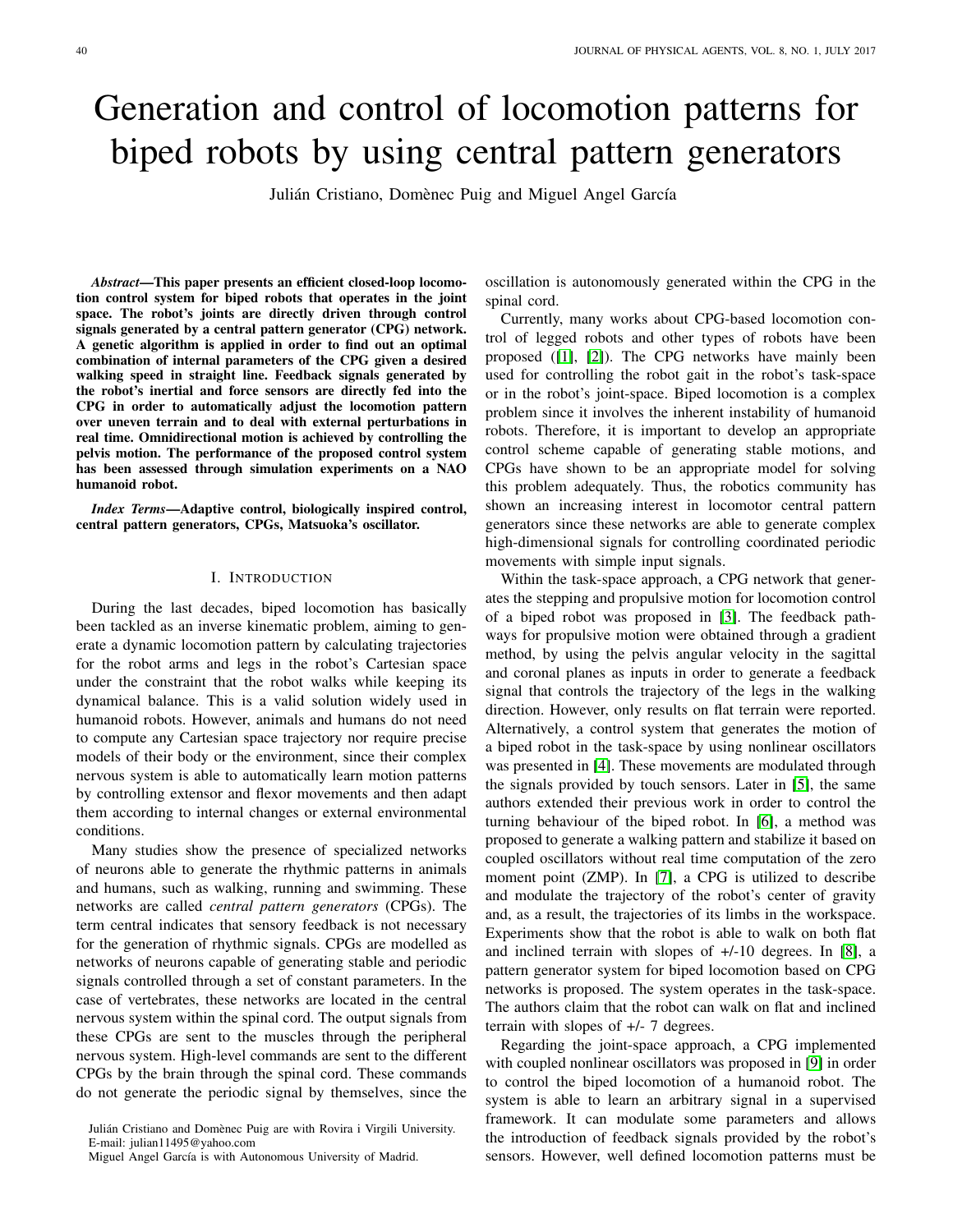defined in advance.

In [\[10\]](#page-7-9), the signals for the robot's joints are generated by using coupled oscillator models based on sensory information about the location of the center of pressure and its velocity. However, results on flat terrain were only reported.

In turn, a feedback mechanism for phase regulation by using load sensory information was proposed in [\[11\]](#page-7-10). The signals for the motors are specified in the joint-space through mathematical formulations that define the angular displacement, with the parameters that characterize the system's behaviour being hand-tuned. Later [\[12\]](#page-7-11), the same authors proposed a multiobjective staged evolutionary algorithm in order to find out the parameters that characterize the open-loop behaviour of the system. However, due to the reduced number of individuals used by the genetic algorithm and that a hand-tuned gait was included as an individual in a random initial population, thus biasing the final convergence, there is no guarantee that the algorithm ends up exploring the whole search space and, as a result, that it finds out all feasible solutions. In addition, the control system was only tested on flat and sloped terrain with a maximum ascending slope of 4 degrees and a maximum descending slope of 2.5 degrees.

In [\[13\]](#page-7-12), a control scheme for qualitative adaptive reward learning with success failure maps applied to humanoid robot walking was proposed. However, that technique does not ensure a stable interaction with the floor, since the robot tends to drag its feet when walking, which is likely to lead to falls on uneven terrain. The authors present results with the NAO walking on slopes of  $+/-10$  degrees.

Table [I](#page-2-0) summarizes the most representative control schemes for locomotion control of biped robots that have successfully been tested on small-size humanoid robots. The proposed technique belongs to the joint-space category, as the CPG output signals directly drive the angular position of the robot's joints, and yields results comparable to those reported in [\[7\]](#page-7-6) in terms of walking speeds and types of terrain, although the latter is a task-space approach that requires solving the inverse kinematics, thus limiting the response time to unexpected events, which may end up compromising the robot's safety. The proposed CPG guarantees that the open-loop control system generates a locomotion pattern that correctly interacts with the floor. In addition, it allows a straightforward modulation of the locomotion patterns through sensory feedback in order to cope with uneven terrain and transitions between different types of ground, and eases the introduction of additional feedback controllers to deal with external perturbations.

This paper is organized as follows. Section II describes the control system. Experimental results are presented and discussed in Section III. Finally, conclusions and future work are given in Section IV.

#### II. CPG-BASED CONTROL SYSTEM

This section describes a CPG network and the associated methodology to automatically estimate the configuration parameters of the system in order to generate well-characterized locomotion patterns in straight line. The locomotion pattern is automatically obtained with a genetic algorithm by evaluating



<span id="page-1-0"></span>Fig. 1. CPG network of 4 neurons as proposed in [\[15\]](#page-7-13).



<span id="page-1-1"></span>Fig. 2. Output signals of the 4-neuron CPG network.

the locomotion performance with different combinations of parameters through dynamics simulations [\[14\]](#page-7-14). Some feedback strategies are presented in order to continuously walk on various types of terrains and to deal with external perturbations.

#### *A. CPG network and neuron's model*

The CPG utilized in this work is based on a network of 4 interconnected neurons with mutual inhibition previously proposed by Matsuoka [\[15\]](#page-7-13). The topology of that CPG is shown in Fig. [1.](#page-1-0) That network has been chosen as it generates oscillatory output signals in phase, anti-phase and with phase differences of  $\frac{\pi}{2}$  and  $\frac{3\pi}{2}$  radians. These phase differences are sufficient to control the robot's movement directly in the joint space, as shown in [\[10\]](#page-7-9). In the present work, however, that network directly drives the robot's joints instead of the phase oscillators used in [\[10\]](#page-7-9). The interconnection weights between the neurons of that CPG, which have been set according to [\[3\]](#page-7-2), are shown in Table [II.](#page-2-1) Figure [2](#page-1-1) shows the output signal of each neuron of the CPG network.

The CPG's neurons are defined according to the well-known Matsuoka's neuron model:

<span id="page-1-2"></span>
$$
\tau \dot{u}_i = -u_i - \sum_{j=1}^N w_{ij} y_j - \beta v_i + u_e + f_i \qquad (1)
$$

$$
\tau' \dot{v}_i = -v_i + y_i \n y_i = max(0, u_i), \quad i = 1, ..., N
$$
\n(2)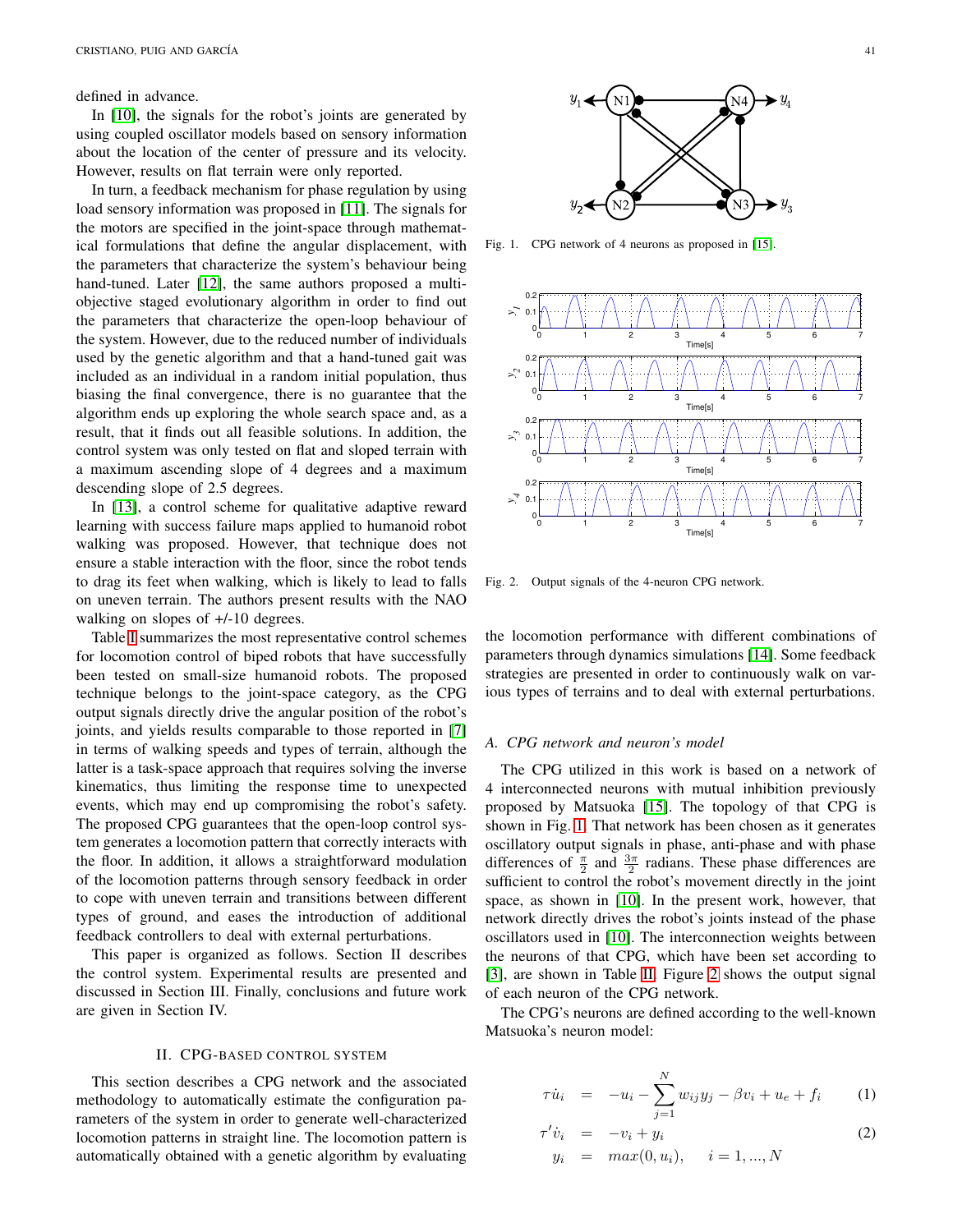<span id="page-2-0"></span>

| <b>Authors</b>    | Pattern generator        | Feedback strategies         | Tested terrain                          | <i>Employed robot</i> |
|-------------------|--------------------------|-----------------------------|-----------------------------------------|-----------------------|
| S. Aoi            | Coupled oscillators      | Phase resetting             | Flat terrain                            | $HOAP-1$              |
| et al. $[4]$      | (task space)             | through the impact instant  |                                         |                       |
| J. Morimoto       | Coupled oscillators      | COM used for modulation     | Flat terrain                            | Orio                  |
| et al. $[10]$     | (joint space)            | of phase resetting          | Maximum obstacle height of 3.5mm        |                       |
| V. Matos          | Coupled oscillators      | Phase regulation            | Flat terrain                            |                       |
| et al. $[11]$     | (joint space)            |                             | Maximum ascending slope of 4 degrees    | Darwin                |
|                   |                          |                             | Maximum descending slope of 2.5 degrees |                       |
| C. Liu            | CPG-task space control   | Modulation of               | Flat terrain                            |                       |
| et al. $[7]$      | (task space)             | the COM trajectory          | Maximum ascending slope of 10 degrees   | Nao                   |
|                   |                          |                             | Maximum descending slope of 10 degrees  |                       |
| J. Nassour        | Neurobiological-inspired | Inertial sensor used        | Flat terrain                            |                       |
| et al. $[13]$     | learning algorithm       | to adjust the center of     | Maximum ascending slope of 10 degrees   | Nao                   |
|                   | (joint space)            | oscillation of ankle joints | Maximum descending slope of 10 degrees  |                       |
| K. Song           | CPG-task space control   | Posture controller          | Flat terrain                            |                       |
| [8]               | (task space)             |                             | Maximum ascending slope of 7 degrees    | Nao                   |
|                   |                          |                             | Maximum descending slope of 7 degrees   |                       |
| Proposed approach | CPG-joint space control  | Posture controller          | Flat terrain                            |                       |
| J. Cristiano      | (joint space)            | Stepping controller         | Maximum ascending slope of 10 degrees   | Nao                   |
| et al.            |                          | Stride length controller    | Maximum descending slope of 10 degrees  |                       |
|                   |                          | Phase resetting controller  |                                         |                       |

TABLE I CPG-BASED LOCOMOTION CONTROL SYSTEMS TESTED ON SMALL SIZE HUMANOID ROBOTS

TABLE II CPG'S INTERCONNECTION WEIGHTS

<span id="page-2-1"></span>

| $w_{1,1}$ | 0.0      | $w_{1,2}$ | 0.0 | $w_{1,3}$ |     | $w_{1,4}$ | 0.5 |
|-----------|----------|-----------|-----|-----------|-----|-----------|-----|
| $w_{2,1}$ | 0.5      | $w_{2,2}$ | 0.0 | $w_{2,3}$ | 0.0 | $w_{2,4}$ |     |
| $w_{3,1}$ |          | $w_{3,2}$ | 0.5 | $w_{3,3}$ | 0.0 | $w_{3,4}$ | 0.0 |
| $w_{4,1}$ | $_{0.0}$ | $w_{4,2}$ |     | $w_{4,3}$ | 0.5 | $w_{4,4}$ | 0.0 |

The external input  $u_e$  affects the amplitude of the neuron's output signal. The frequency of the output signal is determined by the time constants  $\tau$  and  $\tau'$ . The set of parameters must satisfy some requirements in order to yield stable oscillations ([\[15\]](#page-7-13), [\[16\]](#page-7-15)). Term  $f_i$  is a feedback variable that can be used to control the output amplitude and to synchronize the output signals with a periodic input signal. Parameter  $w_{ij}$  represents the bidirectional interconnection weight between two neurons. Those inteconnection weights determine the phase difference among the output signals generated by the CPG. When a network of neurons is set, they all oscillate together according to their internal parameters and the network interconnections, converging to specific patterns and limit cycles. Variable N represents the number of neurons that constitute the CPG  $(N = 4$  in this work).

Parameter  $K_f$  has been introduced as proposed in [\[17\]](#page-7-16) in order to modulate the frequency of the output signal. The time constants in [\(1\)](#page-1-2) and [\(2\)](#page-1-2) are thus reformulated as:

$$
\begin{array}{rcl}\n\tau & = & \tau_o K_f \\
\tau' & = & \tau'_o K_f,\n\end{array}
$$

where  $\tau_o$  and  $\tau'_o$  are the original time constants.

The internal parameters that determine the behaviour of each neuron are summarized in table [III.](#page-2-2) The CPG generates stable oscillations provided those parameters satisfy some requirements ([\[15\]](#page-7-13), [\[16\]](#page-7-15)).

In this work, the proposed control system has been tested on the NAO platform [\[18\]](#page-7-17), which is a small size humanoid robot with 21 degrees of freedom, 56 cm tall and weighting

TABLE III INTERNAL PARAMETERS FOR EACH NEURON

<span id="page-2-2"></span>

| Parameter  | Value  | Parameter  | Value |
|------------|--------|------------|-------|
| $\tau_{o}$ | 0.2800 | $u_{\rho}$ |       |
|            | 0.4977 |            |       |
|            | 2.5000 |            |       |

4.8 Kg. Notwithstanding, the same control system can easily be adapted to other humanoid robots with a similar kinematic structure.

The locomotion control of humanoid robots in the joint space must control the pitch and roll motion of the different robot's joints from the output signals generated by the CPG. In this work, the controllers proposed in [\[10\]](#page-7-9) have been used to determine the angle in radians of the following joints of the NAO robot:

<span id="page-2-3"></span>RHipPitch = bias1 + a(-
$$
\xi
$$
(y<sub>1</sub> - y<sub>3</sub>) + (y<sub>2</sub> - y<sub>4</sub>))  
\nLHipPitch = bias1 + a( $\xi$ (y<sub>1</sub> - y<sub>3</sub>) - (y<sub>2</sub> - y<sub>4</sub>))  
\nLKneePitch = bias2 + b(y<sub>2</sub> - y<sub>4</sub>)  
\nRKneePitch = bias2 + b(y<sub>4</sub> - y<sub>2</sub>)  
\nRAnklePitch = bias3 + c( $\xi$ (y<sub>1</sub> - y<sub>3</sub>) + (y<sub>2</sub> - y<sub>4</sub>))  
\nLAnklePitch = bias3 + c(- $\xi$ (y<sub>1</sub> - y<sub>3</sub>) - (y<sub>2</sub> - y<sub>4</sub>))  
\nRHipRoll = d(y<sub>2</sub> - y<sub>4</sub>)  
\nLAnkleRoll = d(y<sub>2</sub> - y<sub>4</sub>)  
\nLAnkleRoll = e(y<sub>4</sub> - y<sub>2</sub>)  
\nRAnkleRoll = e(y<sub>4</sub> - y<sub>2</sub>)  
\nRShouldPitch = bias4 + f(y<sub>1</sub> - y<sub>3</sub>) (3)

Those controllers depend on 10 internal parameters: 4 biases  $(bias1, ..., bias4)$  and 6 gains  $(a, b, c, d, e, f)$ . Parameter  $\xi$ controls the stride length. Both the latter and the locomotion frequency, which is controlled through the value of  $K_f$ , determine the robot's walking velocity. By taking into account the relationship between locomotion frequency and stride length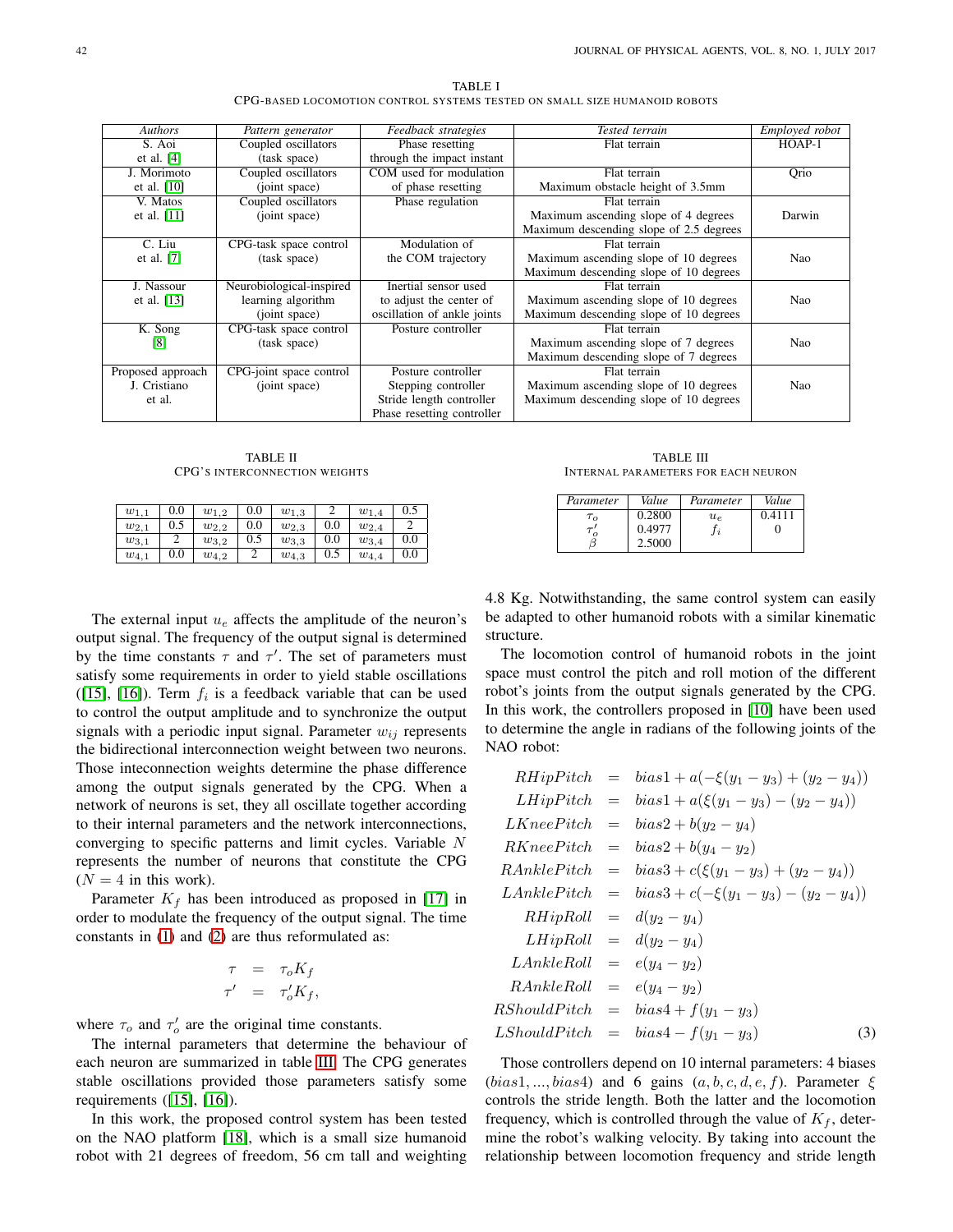in the human gait, which has been studied in [\[19\]](#page-7-18), table [IV](#page-3-0) shows the pairs  $(K_f, \xi)$  that have experimentally been chosen in this work for 5 reference velocities of the NAO robot. The remaining joints have experimentally been set to the constant values shown in table [V](#page-3-1) in order to yield a stable upright position.

<span id="page-3-0"></span>TABLE IV PARAMETERS RELATED TO LOCOMOTION FREQUENCY AND STRIDE LENGTH FOR SOME VELOCITIES IN ACCORDANCE WITH HUMAN GAIT

| Velocity [cm/s] |        |        |        |        |        |
|-----------------|--------|--------|--------|--------|--------|
| 17              | 1.0010 | 0.8546 | 0.7410 | 0.6583 | 0.6046 |
|                 | 1.1318 | 1.3445 | 1.5760 | 1.8262 | 2.0950 |

# *B. Estimation of CPG parameters through evolutionary computation*

The genetic algorithm (GA) proposed in [\[20\]](#page-7-19) has been applied in order to estimate the best combination of all internal parameters of the locomotion controllers specified in the previous section. In the present work, the input parameter of the GA is the required velocity in straight line. The chromosome structure is composed of 10 traits associated with the respective gains and biases that constitute the internal parameters of the locomotion controllers:  $(a, b, c, d, e, f)$  and  $(bias1, bias2,$ bias3, bias4). Table [VI](#page-3-2) shows the allowed intervals for those parameters, which constitute the GA's search space. Those limits were experimentally delimited by taking into account the range of variation of the optimum solutions found by the GA after an extensive set of executions.

The GA's fitness function evaluates each individual of the current population at the end of a constant simulation period (30 seconds in this work) in which the robot is allowed to walk using the Webots real-time simulator. In particular, the fitness function that is maximized in order to sort out the individuals evaluated by the GA in each generation is the average of four terms. The first term applies a Gaussian function to the difference between the required velocity in straight line and the velocity reached at the end of the simulation period for the evaluated individual. The second term applies a Gaussian function to the difference between the distance that the robot should travel in straight line at the required velocity at the end of the simulation period and the final distance traveled by the evaluated individual. That term is maximized if the robot follows a straight path during the whole simulation period. The third term corresponds to the deviation distance with respect to the straight-line path at the end of the simulation period. That deviation is negated in order to be maximized. This term is maximized when the robot reaches the desired destination along the straight path at the end of the simulation period. The fourth term is the percentage of time within the simulation period that the robot's ZMP stability margin is above a given threshold. That term is maximized when the robot's stability is optimal during the various motion stages (both single-support and double-support modes).

In order to obtain acceptable locomotion patterns, two restrictions were imposed to the solutions yielded by the

TABLE V NAO'S JOINTS WITH CONSTANT ANGLES

<span id="page-3-1"></span>

| Joint name        | Angle (rad) | Joint name  | Angle (rad) |
|-------------------|-------------|-------------|-------------|
| HeadPitch         |             | LShouldRoll | 0.23        |
| HeadYaw           |             | LElbowYaw   | $-1.61$     |
| RShouldRoll       | $-0.23$     | LElbowRoll  | $-0.5$      |
| RElowYaw          | 1.61        | HipYawPitch |             |
| <i>RElbowRoll</i> | 0.5         |             |             |

TABLE VI GENETIC ALGORITHM SEARCH SPACE

<span id="page-3-2"></span>

| CPG        | Parameter             | CPG <sup>-</sup> | Parameter      |
|------------|-----------------------|------------------|----------------|
| parameters | range                 | parameters       | range          |
| a.         | $0.1 \text{ to } 0.5$ |                  | $0$ to $2$     |
|            | $0.4 \text{ to } 0.9$ | bias1            | $-1.7$ to 0.5  |
| $\epsilon$ | $0.1 \text{ to } 0.5$ | bias2            | $0.5$ to $2$   |
| d.         | $0.95$ to $2.15$      | bias3            | $-1$ to $-0.2$ |
| e          | $0.95$ to $2.15$      | bias4            | 1.35 to 1.43   |

GA. The first restriction prevents solutions with large torso inclinations. In particular, solutions with a torso inclination above 16 degrees were rejected in this work. With lower thresholds, the GA hardly found valid solutions, whereas higher thresholds led to unnatural bent postures while walking. The second restriction is associated with the ground clearance. Specifically, it is required that the swing foot be parallel to the floor and with the sole's height higher than 1 cm for the swing leg most of the time. That guarantees a correct interaction between the robot and the floor, as well as the avoidance of small obstacles.

#### *C. Feedback strategies*

Some feedback pathways have been introduced in the CPG described above in order to adjust the locomotion pattern in real time.

*1) Posture controller:* The posture controller keeps the robot's trunk in an upright position by using information provided by the robot's gyrometer and accelerometer. The trunk inclination in the sagittal plane can be controlled by changing the value of parameter  $bias1$  in [\(3\)](#page-2-3). This parameter is set proportionally to the difference between the reference inclination  $\theta$  and the current trunk inclination estimated from the sensors,  $\hat{\theta}$ , as well as to the derivative of that difference, both in radians:

$$
bias1 = bias1_0 + k_1(\theta - \hat{\theta}) + k_2 \frac{d(\theta - \hat{\theta})}{dt},
$$

where  $bias1_0$  is the original  $bias1$  parameter.

*2) Stepping controller:* It regulates the interaction between the robot's feet and the ground by synchronizing the output signals generated by the CPG with the real time interaction between the robot and the floor by using the measures provided by the force sensors located in the robot's feet soles. Such synchronization is performed by taking advantage of the entrainment property of neural oscillators. Thus, the frequency of the generated locomotion pattern is adjusted according to the current interaction between the feet soles and the floor. This allows the control system to compensate for both external perturbations and mismatches related to the robot's mechanical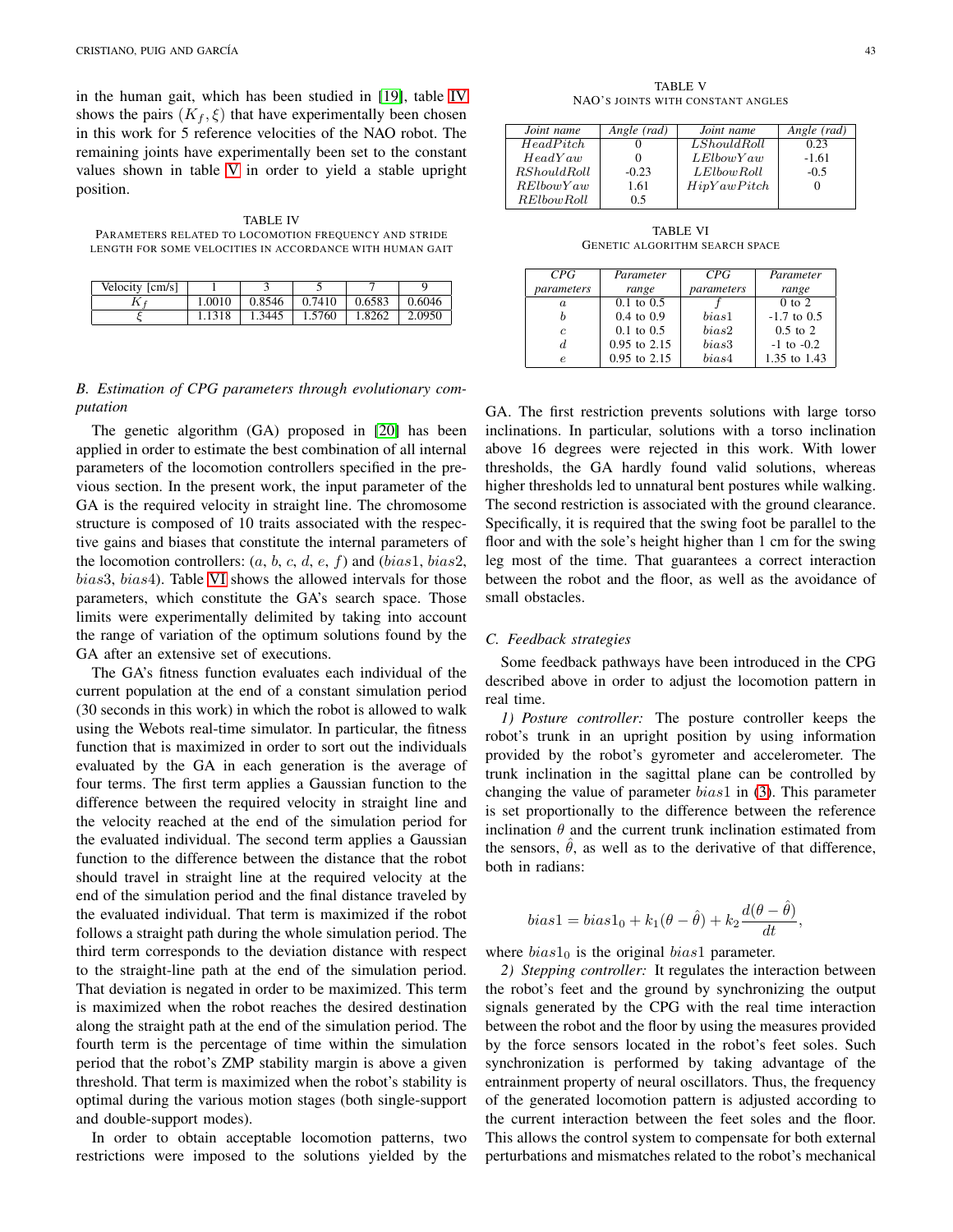parts. Furthermore, if the stride length is set to zero, this controller guarantees the correct stepping.

Let  $L_f$ ,  $L_b$ ,  $L_l$  and  $L_r$  be the force measures corresponding to the four force sensors located at the front, back, left and right positions of the left foot, respectively. Likewise, let  $R_f$ ,  $R_b$ ,  $R_l$  and  $R_r$  be the corresponding force measures for the right foot. The stepping controller is defined as:

$$
F_L = L_f + L_b + L_l + L_r
$$
  
\n
$$
F_R = R_f + R_b + R_l + R_r
$$
  
\n
$$
f_1 = f_2 = k_3(-F_L + F_R)
$$
  
\n
$$
f_3 = f_4 = -f_1,
$$

where  $f_1$ ,  $f_2$ ,  $f_3$  and  $f_4$  are the feedback inputs corresponding to the respective 4 neurons of the CPG [\(1\)](#page-1-2).

*3) Stride length controller:* It modulates the stride length ξ by taking into account the stability margin along the sagittal plane,  $\mu_X$ , which is measured in centimetres. The goal is to lower the stride length whenever the stability margin is reduced in order to recover stability. The stride length is redefined as:

$$
\xi = \begin{cases} k_4 \mu_X, & \mu_X < = \kappa \\ \xi_0, & \mu_X > \kappa, \end{cases}
$$

where  $\kappa$  is a threshold that has experimentally been set to 3 cm and  $\xi_0$  is the original stride length.

#### *D. Omnidirectional controller*

In real applications, it is necessary that the robot explores its workspace by changing its walking direction at any moment. In particular, a joint located in the robot's pelvis is used to control the walking direction in order to describe a circular motion in either the clockwise or counterclockwise directions. That joint in the NAO is referred to as  $HipYawPitch$ . The following controller is utilized to determine its angle in radians:

# $HipYawPitch = k_5(y_1 - y_3),$

where  $y_1$  and  $y_3$  are the corresponding CPG's output signals and  $k_5$  is a variable whose magnitude is inversely proportional to the curvature radius and whose sign determines whether the direction of circular motion is clockwise (negative sign) or counterclockwise (positive sign).

#### *E. Phase resetting controller*

Phase resetting is a fast and simple feedback strategy that has also been used to change the phase of the locomotion pattern generated by the control system in order to recover the robot's balance whenever an external perturbation is applied to the robot's body. This effective feedback strategy is suitable for humanoid robots with reduced computational capability since it does not require a complex processing of data [\[21\]](#page-7-20).

The closed-loop system for locomotion control of biped robots with phase resetting must detect the external force applied to the robot's body through the fast analysis and tracking of the measures provided by the robot's sensors. Once the external perturbation is detected by the system, it must react by activating the phase resetting mechanism in order to quickly recover balance.

This controller synchronizes the neurons' output signals in order to modify the current phase of the locomotion pattern generated by the system to a desired phase given an external event or stimulus, such as an external force applied to the robot's body. The aim of this mechanism is the generation of a force in the direction opposite to the one of the force generated by the external perturbation by changing the phase of the current locomotion pattern in order to guarantee the fast recovery of balance.

The information provided by the 3-axis accelerometer is used to detect the instant at which the external force is applied to the robot's body and also to estimate the magnitude and direction of the external force applied to the robot's body. According to the current phase of the generated locomotion pattern and the external force applied to the robot, the phase resetting controller must react by changing the current phase of the locomotion pattern to another phase that allows the robot to recover its balance. The phase change is effective after  $\Delta t$ seconds.

#### III. EXPERIMENTAL RESULTS

The proposed locomotion control system has been tested on a NAO biped robot in simulation on the Webots simulator. For determining the gains and biases of the locomotion controllers for any given velocity, the GA interacts with the Webots simulator in order to evaluate the different individuals belonging to every generation. A total of 12,000 individuals were evaluated for every generation in order to cover a wide range of possible solutions within the search space. Each individual requires the simulation of the robot while walking in straight line during the evaluation period, which was set to 30 seconds in this work.

The proposed system has been evaluated upon 5 reference velocities: 1, 3, 5, 7 and 9 cm/s, which span the same speed range as tested in [\[11\]](#page-7-10). For each reference velocity, the GA was executed 50 times in order to find out the best combination of internal parameters of the locomotion controllers. The GA stops whenever either the fitness function does not significantly vary for a predefined number of generations (3 generations with a fitness variation below 0.001 in this work) or a maximum number of generations is reached (8 generations in this work). Only the solutions whose fitness values were above a predefined threshold (2.4 in this work) were selected and the median of their corresponding parameters computed. Table [VII](#page-5-0) shows the median values of those parameters for the 5 tested velocities. A total of 7 solutions had a fitness value above the predefined threshold for 1, 3 and 7 cm/s, whereas 4 solutions passed that threshold for 5 and 9 cm/s. Those solutions represent optimal locomotion patterns for the given reference velocities. Intermediate velocities can be obtained without changing the selected pattern by slightly modifying the values of the stride length,  $\xi$ , and/or the frequency gain,  $K_f$ , as is shown in fig. [4](#page-5-1) and fig. [6.](#page-5-2)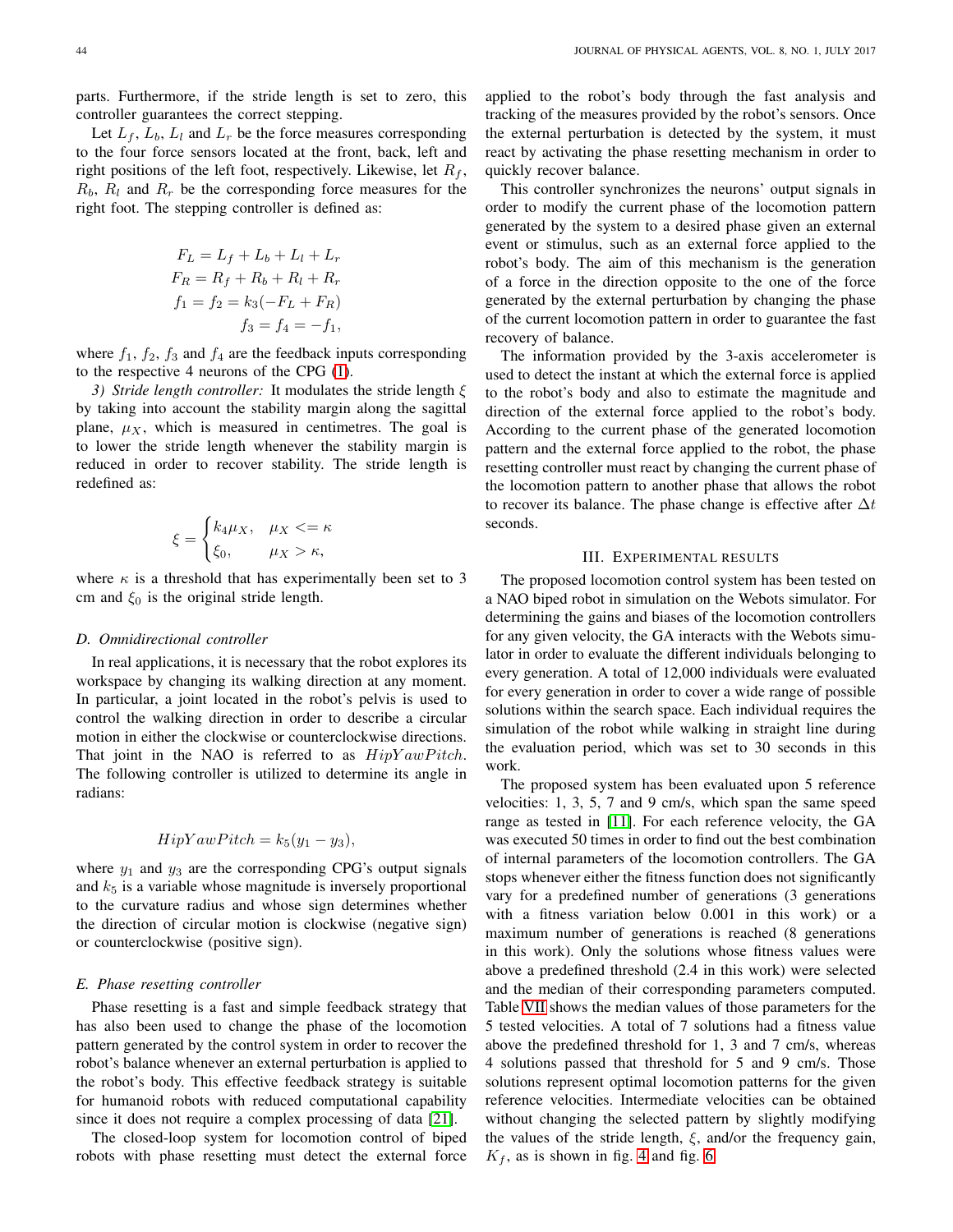<span id="page-5-0"></span>TABLE VII OPTIMAL PARAMETERS OF LOCOMOTION CONTROLLERS FOUND BY THE GA FOR SEVERAL VELOCITIES

| Velocity<br>$\lfloor cm/s \rfloor$ |            | 3          | 5          |            | 9          |
|------------------------------------|------------|------------|------------|------------|------------|
| a                                  | 0.19016    | 0.28748    | 0.33363    | 0.36681    | 0.40146    |
| b                                  | 0.40524    | 0.58164    | 0.67348    | 0.72823    | 0.90000    |
| $\mathcal{C}$                      | 0.20877    | 0.20030    | 0.22286    | 0.28086    | 0.35967    |
| d                                  | 1.68173    | 1.84968    | 1.93682    | 1.94680    | 2.01228    |
| $\boldsymbol{e}$                   | 2.14299    | 2.07704    | 1.93374    | 1.83895    | 1.67558    |
|                                    | 0.73806    | 0.85100    | 0.93300    | 1.21052    | 1.28011    |
| <i>bias1</i>                       | $-0.99668$ | $-0.88754$ | $-1.02878$ | $-1.08941$ | $-1.09422$ |
| bias2                              | 1.68364    | 1.47947    | 1.47344    | 1.41980    | 1.50161    |
| bias3                              | $-0.74073$ | $-0.68465$ | $-0.62478$ | $-0.54938$ | $-0.54021$ |
| bias4                              | 1.37688    | 1.37644    | 1.36787    | 1.35089    | 1.42999    |



Fig. 3. System behaviour in closed-loop

<span id="page-5-3"></span>The control scheme proposed was evaluated in simulation studies using a workspace that consists of an ascending 10 degree slope, followed by a flat surface and a final descending 10-degree slope. The robot started and stopped walking on the flat surface on both sides of the slope. Figure [3](#page-5-3) contains a sequence of snapshots showing the performance of the system while successfully traversing the workspace at a velocity of 5 cm/s. The feedback gains that successfully deal with that environment at that speed were heuristically found in simulation. Future work will aim at automatically finding those feedback gains according to the available sensory information in order to deal with increasingly challenging environments.

#### *A. Step length modulation*

Using the parameters found by the GA for the velocity of 5 cm/s, variable  $\xi$  was modulated to change the straightline velocity on-line. Figure [4](#page-5-1) shows the relation between the robot's measured straight-line velocity while variable  $\xi$  is modulated. This is another option for controlling the velocity of the locomotion pattern in real-time with the proposed control scheme. Figure [5](#page-5-4) presents the footsteps generated by the robot when variable  $\xi$  is used to modify the walking velocity on-line. In the plot, the footsteps are colored blue and red for the robot's left and right soles, respectively.

#### *B. Frequency modulation*

Variable  $K_f$  can be modulated to change the frequency of the locomotion pattern and, therefore, its velocity. Figure [6](#page-5-2) shows the relation between the robot's measured straight-line velocity while variable  $K_f$  is modulated. The set of parameters used were those obtained for the locomotion pattern at 5 cm/s.

#### *C. Omnidirectional locomotion experiment*

Figure [7](#page-6-0) shows an example of a circular motion in the counterclockwise direction described by the robot using the



<span id="page-5-1"></span>Fig. 4. Straight-line velocity Vs.  $\xi$  for the locomotion pattern found for 5 cm/s



<span id="page-5-4"></span>Fig. 5. Footsteps obtained by varying parameter  $\xi$  from 0.676 to 2.176. The set of parameters used were those found for the locomotion pattern at 5 cm/s



<span id="page-5-2"></span>Fig. 6. Velocity modulation by varying parameter  $K_f$ 

omnidirectional controller and the optimal parameters found for the walking velocity of 5 cm/s. The stride length  $\xi$  in that case was set to zero in order to be able to turn in place.

## *D. Phase resetting experiment*

In this section, a simple experiment is presented to show the suitability of the phase resetting controller for fast recovery of balance in biped robots. In the experiment described below, the external force was considered to be applied to the robot's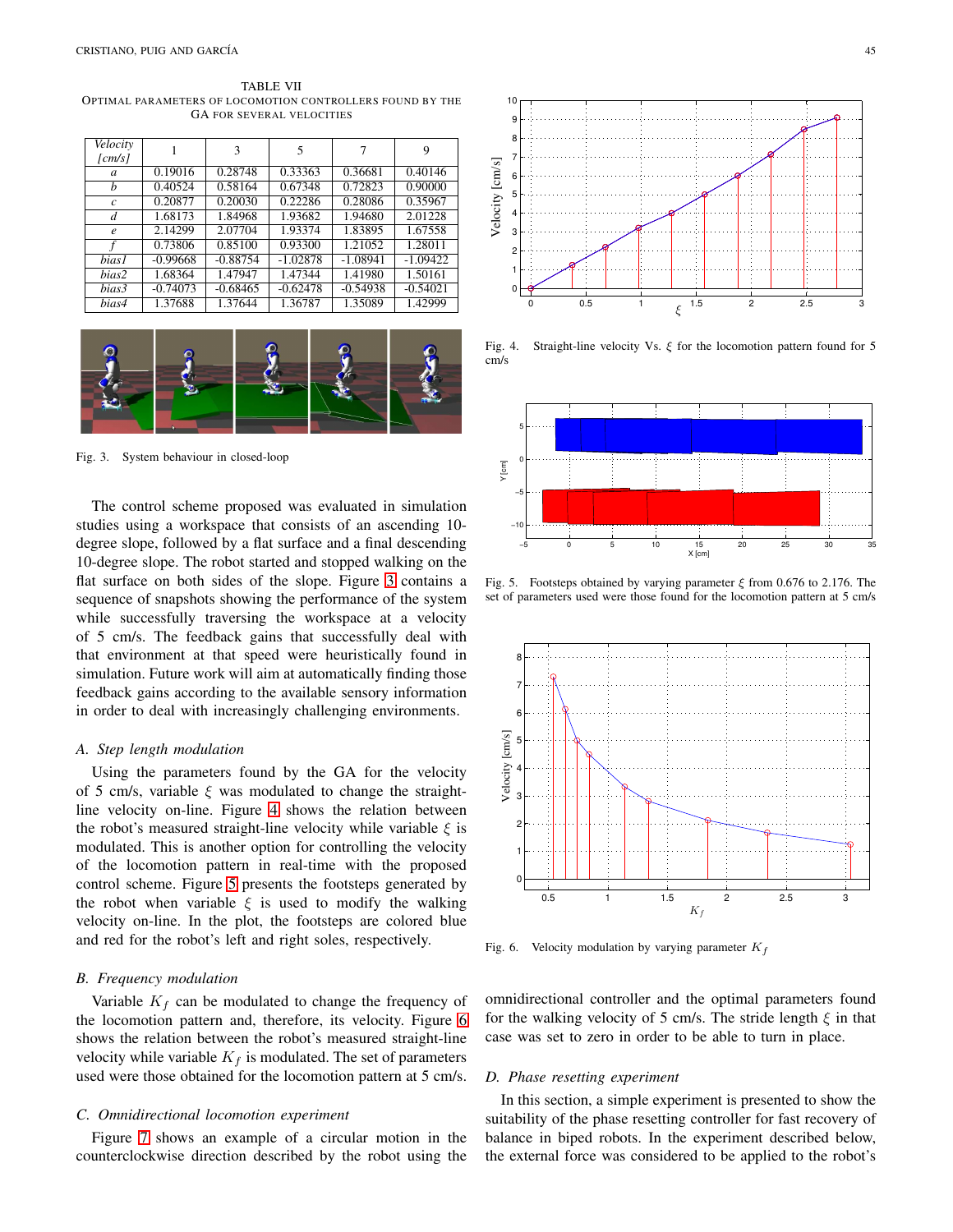

Fig. 7. Turning behaviour with the omnidirectional controller

<span id="page-6-0"></span>

<span id="page-6-1"></span>Fig. 8. Measures provided by the accelerometer located in the robot's trunk. The measures are in  $\frac{m}{s^2}$ . In the plots, the red line represents the system response when there is no external force applied to the robot's body. Thus, the robot is just walking. The blue line represents the behaviour when the external force is applied to the robot's head and the phase resetting controller is not activated. Finally, the green line represents the behaviour when the phase resetting controller is activated and the external force is applied to the robot's head.

head along a known direction defined manually. This force guarantees that the robot will fall down when the feedback mechanism is not activated. Therefore, it has been used to test the system operating in both open and closed loop. The simulator allows the definition of the exact point in the robot's body in which the force is applied, as well as its desired magnitude and direction. The external force was also applied at a known phase of the locomotion pattern and at the same point on the robot's body in order to test the system under the same dynamic conditions.

The external force was applied at the instant in which the robot is standing on a single foot (right foot at the highest position and left foot supporting the full robot's weight). This pose was chosen as an example to validate that the control system is able to deal with unstable situations. Figure [10](#page-7-21) represents the instant at which the external force is applied to the robot's head while the robot is standing on its left foot.

The locomotion pattern was generated by means of the proposed CPG-joint-space control scheme, with the parameters found for the straight-line locomotion pattern by considering a walking speed of 5 cm/s. In the experiment, the controller's response time ( $\Delta t$ ) was set to 40 ms. However, this time could be smaller according to the desired system's response.

Figure [8](#page-6-1) represents the measures provided by the robot's accelerometer for 3 possible situations, namely, the system response in open-loop without any external force applied to the robot's head (red), the system response in open loop with



<span id="page-6-2"></span>Fig. 9. Output signals of the 4-neuron CPG network shown in fig. [1.](#page-1-0) The plots represent the system's response without (top) and with (bottom) the proposed phase resetting mechanism.

the external force applied to the robot's head (blue) and, finally, the system response in closed-loop with the external force applied to the robot's head (green). The sampling time was set to 1.7 ms. The information provided by the robot's accelerometer was used in order to determine the instant in which the external force is applied to the robot's body and thus the phase resetting controller is activated. The effect of the phase resetting mechanism in the output signals generated by the CPG network used to control the generated locomotion pattern is shown in fig. [9.](#page-6-2) From these figures it can be observed the fast and stable response produced by the system.

The effect of the phase resetting mechanism can be appreciated in fig. [9](#page-6-2) and in the plots shown in fig. [8.](#page-6-1) The external force is detected by the system in sample number 3064. The feedback mechanism is activated at that instant. After the controller's response time (40 ms) the system compensates for the external force applied to the humanoid robot's head through a fast motion that generates a force in the opposite direction. This minimizes the effect of the external perturbation and manages to recover balance quickly.

A sequence of snapshots showing the performance of the robot when phase resetting is off and on are shown in fig. [10](#page-7-21) and fig. [11,](#page-7-22) respectively. These experiments have shown that the closed-loop response is fast and effective, which makes this system suitable for humanoid robots with reduced processing capabilities. This system can also deal with larger forces than those tackled by other control strategies.

Experimental results showing the behaviour of the overall system in the simulated workspace can be found on the companion website<sup>[1](#page-6-3)</sup>.

## IV. CONCLUSIONS

The proposed system belongs to the joint-space category, as the CPG output signals drive the angular position of the robot's joints through a set of controllers whose optimal configuration of internal parameters is computed through an evolutionary GA given a desired walking speed in straight line. The proposed CPG guarantees that the open-loop control system generates a locomotion pattern that correctly interacts with

<span id="page-6-3"></span><sup>1</sup>Companion website:<https://youtu.be/Pl71G04ujws>